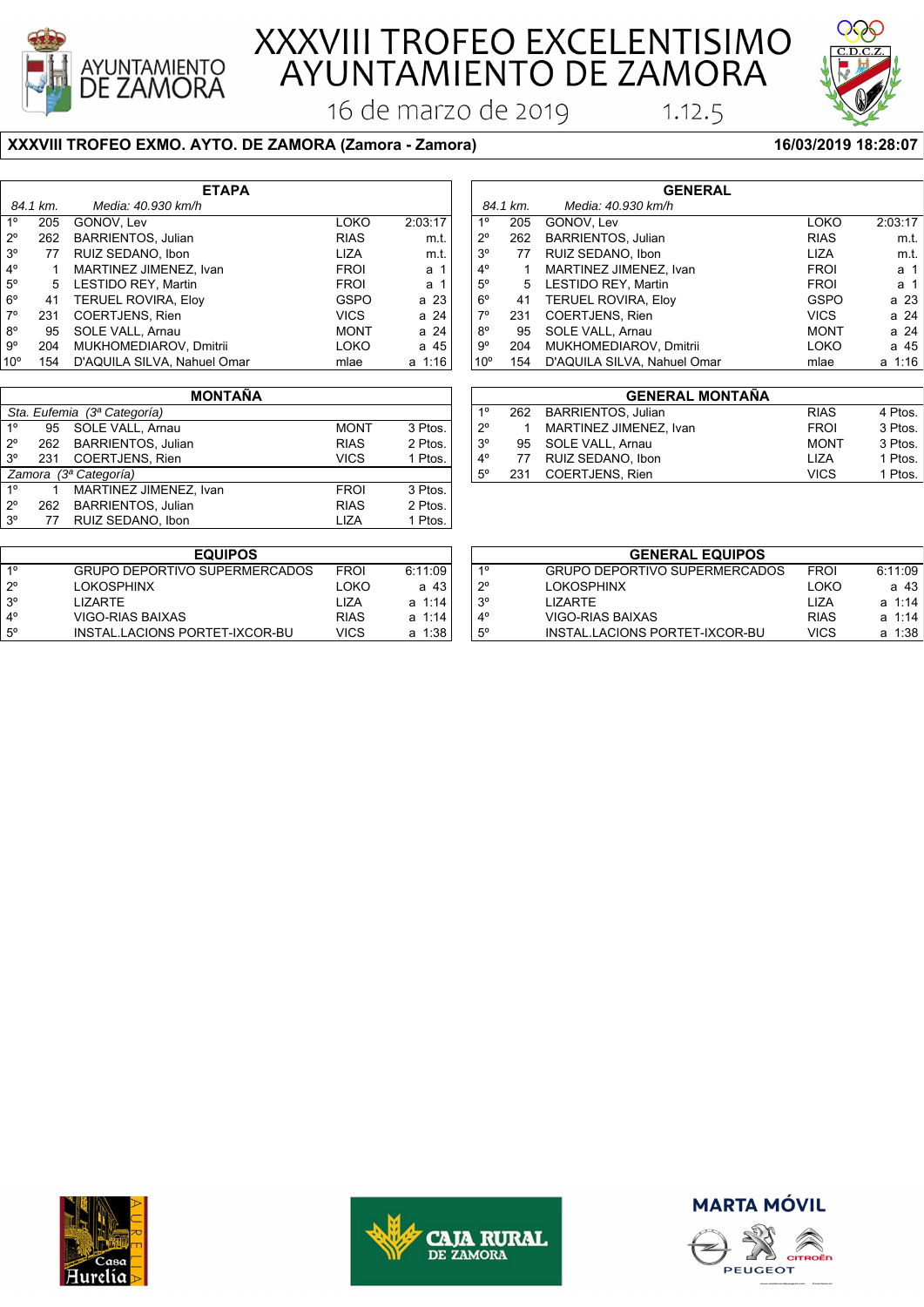

# XXXVIII TROFEO EXCELENTISIMO<br>AYUNTAMIENTO DE ZAMORA

16 de marzo de 2019



### **XXXVIII TROFEO EXMO. AYTO. DE ZAMORA (Zamora - 84,1 kms. 16/03/2019 18:43:22**

## **ETAPA MEDIA: 40.930 km/h Pag. 1**

 $1.12.5$ 

| $1^{\circ}$     |     |                                                                                                                                                                                                                                                                        |            | S <sub>2</sub> 3 | LOKOSPHINX<br>LIZARTE<br>CRUPO DEPORTIVO SUPERMERCADOS<br>GRUPO DEPORTIVO SUPERMERCADOS<br>GRUPO DEPORTIVO SUPERMERCADOS<br>GSPORT PLATAFORMA C. IBERUM<br>INSTAL.LACIONS PORTET-IXCOR-BU<br>LOKOSPHINX<br>MUTUA LEVANTE - ALE<br>KUOTA-CONSTRUCCIONES PA | 2:03:17     |
|-----------------|-----|------------------------------------------------------------------------------------------------------------------------------------------------------------------------------------------------------------------------------------------------------------------------|------------|------------------|-----------------------------------------------------------------------------------------------------------------------------------------------------------------------------------------------------------------------------------------------------------|-------------|
| $2^{\circ}$     |     |                                                                                                                                                                                                                                                                        |            | ELI              |                                                                                                                                                                                                                                                           | m.t.        |
| $3^{\circ}$     |     |                                                                                                                                                                                                                                                                        |            |                  |                                                                                                                                                                                                                                                           |             |
|                 |     |                                                                                                                                                                                                                                                                        |            | S <sub>2</sub> 3 |                                                                                                                                                                                                                                                           | m.t.        |
| $4^{\circ}$     |     |                                                                                                                                                                                                                                                                        |            | ELI              |                                                                                                                                                                                                                                                           | a 1         |
| $5^{\circ}$     |     |                                                                                                                                                                                                                                                                        |            | ELI              |                                                                                                                                                                                                                                                           | a 1         |
| $6^{\circ}$     |     |                                                                                                                                                                                                                                                                        |            | ELI              |                                                                                                                                                                                                                                                           | a 23        |
| $7^\circ$       |     |                                                                                                                                                                                                                                                                        |            |                  |                                                                                                                                                                                                                                                           |             |
|                 |     |                                                                                                                                                                                                                                                                        |            | ELI              |                                                                                                                                                                                                                                                           | a 24        |
| $8^{\circ}$     |     |                                                                                                                                                                                                                                                                        |            | ELI              |                                                                                                                                                                                                                                                           | a 24        |
| 9°              |     |                                                                                                                                                                                                                                                                        |            | S <sub>23</sub>  |                                                                                                                                                                                                                                                           | a 45        |
| $10^{\circ}$    |     |                                                                                                                                                                                                                                                                        |            | ELI              |                                                                                                                                                                                                                                                           | a 1:16      |
|                 |     |                                                                                                                                                                                                                                                                        |            |                  |                                                                                                                                                                                                                                                           |             |
| $11^{\circ}$    |     |                                                                                                                                                                                                                                                                        |            | ELI              |                                                                                                                                                                                                                                                           | a 1:16      |
| $12^{\circ}$    |     |                                                                                                                                                                                                                                                                        |            | S <sub>2</sub> 3 |                                                                                                                                                                                                                                                           | a 1:16      |
| 13 <sup>°</sup> |     |                                                                                                                                                                                                                                                                        |            | S <sub>23</sub>  |                                                                                                                                                                                                                                                           | a 1:16      |
| $14^{\circ}$    |     |                                                                                                                                                                                                                                                                        |            | S <sub>2</sub> 3 |                                                                                                                                                                                                                                                           | a 1:16      |
|                 |     |                                                                                                                                                                                                                                                                        |            |                  |                                                                                                                                                                                                                                                           |             |
| $15^{\circ}$    |     |                                                                                                                                                                                                                                                                        |            | S <sub>2</sub> 3 |                                                                                                                                                                                                                                                           | a 1:16      |
| $16^{\circ}$    |     |                                                                                                                                                                                                                                                                        |            | S <sub>2</sub> 3 |                                                                                                                                                                                                                                                           | a 1:16      |
| 17°             |     |                                                                                                                                                                                                                                                                        |            | ELI              |                                                                                                                                                                                                                                                           | a 1:16      |
| $18^{\circ}$    |     |                                                                                                                                                                                                                                                                        |            | ELI              |                                                                                                                                                                                                                                                           | a 1:16      |
|                 |     |                                                                                                                                                                                                                                                                        |            |                  |                                                                                                                                                                                                                                                           | a 1:16      |
| $19^{\circ}$    |     |                                                                                                                                                                                                                                                                        |            | S <sub>2</sub> 3 |                                                                                                                                                                                                                                                           |             |
| $20^{\circ}$    |     |                                                                                                                                                                                                                                                                        |            | S <sub>23</sub>  |                                                                                                                                                                                                                                                           | a 1:16      |
| 21°             |     |                                                                                                                                                                                                                                                                        |            | S <sub>23</sub>  |                                                                                                                                                                                                                                                           | a 1:16      |
| $22^{\circ}$    |     |                                                                                                                                                                                                                                                                        |            | S <sub>23</sub>  |                                                                                                                                                                                                                                                           | a 1:16      |
| $23^{\circ}$    |     |                                                                                                                                                                                                                                                                        |            | ELI              |                                                                                                                                                                                                                                                           | a 1:16      |
|                 |     |                                                                                                                                                                                                                                                                        |            |                  |                                                                                                                                                                                                                                                           |             |
| 24°             |     |                                                                                                                                                                                                                                                                        |            | ELI              |                                                                                                                                                                                                                                                           | a 1:16      |
| $25^{\circ}$    |     |                                                                                                                                                                                                                                                                        |            | S <sub>23</sub>  |                                                                                                                                                                                                                                                           | a 1:16      |
| 26°             |     |                                                                                                                                                                                                                                                                        |            | S <sub>2</sub> 3 |                                                                                                                                                                                                                                                           | a 1:16      |
| $27^{\circ}$    |     |                                                                                                                                                                                                                                                                        |            | S <sub>23</sub>  |                                                                                                                                                                                                                                                           | a 1:16      |
|                 |     |                                                                                                                                                                                                                                                                        |            |                  |                                                                                                                                                                                                                                                           |             |
| 28°             |     |                                                                                                                                                                                                                                                                        |            | ELI              |                                                                                                                                                                                                                                                           | a 1:16      |
| $29^{\circ}$    |     |                                                                                                                                                                                                                                                                        |            | ELI              |                                                                                                                                                                                                                                                           | a 1:16      |
| $30^{\circ}$    |     |                                                                                                                                                                                                                                                                        |            | ELI              |                                                                                                                                                                                                                                                           | a 1:16      |
|                 |     |                                                                                                                                                                                                                                                                        |            | S <sub>2</sub> 3 |                                                                                                                                                                                                                                                           | a 1:16      |
| 31°             |     |                                                                                                                                                                                                                                                                        |            |                  |                                                                                                                                                                                                                                                           |             |
| $32^{\circ}$    |     |                                                                                                                                                                                                                                                                        |            | S <sub>23</sub>  |                                                                                                                                                                                                                                                           | a 1:16      |
| $33^{\circ}$    |     |                                                                                                                                                                                                                                                                        |            | S <sub>23</sub>  |                                                                                                                                                                                                                                                           | a 1:16      |
| $34^\circ$      |     |                                                                                                                                                                                                                                                                        |            | S <sub>23</sub>  |                                                                                                                                                                                                                                                           | a 1:16      |
| $35^{\circ}$    |     |                                                                                                                                                                                                                                                                        |            | S <sub>23</sub>  |                                                                                                                                                                                                                                                           | a 1:16      |
|                 |     |                                                                                                                                                                                                                                                                        |            |                  |                                                                                                                                                                                                                                                           |             |
| $36^{\circ}$    |     |                                                                                                                                                                                                                                                                        |            | ELI              |                                                                                                                                                                                                                                                           | a 1:16      |
| $37^\circ$      |     |                                                                                                                                                                                                                                                                        |            | S <sub>23</sub>  |                                                                                                                                                                                                                                                           | a 1:16      |
| $38^{\circ}$    |     |                                                                                                                                                                                                                                                                        |            | S <sub>2</sub> 3 |                                                                                                                                                                                                                                                           | a 1:16      |
| 39°             |     |                                                                                                                                                                                                                                                                        |            | ELI.             |                                                                                                                                                                                                                                                           | a 1:16      |
|                 |     |                                                                                                                                                                                                                                                                        |            |                  |                                                                                                                                                                                                                                                           |             |
| $40^{\circ}$    |     |                                                                                                                                                                                                                                                                        |            | S <sub>2</sub> 3 |                                                                                                                                                                                                                                                           | a 1:16      |
| 41°             |     |                                                                                                                                                                                                                                                                        |            | S <sub>23</sub>  |                                                                                                                                                                                                                                                           | a 1:16      |
| $42^{\circ}$    |     |                                                                                                                                                                                                                                                                        |            | S <sub>2</sub> 3 |                                                                                                                                                                                                                                                           | a 1:16      |
| 43°             |     |                                                                                                                                                                                                                                                                        |            | S <sub>2</sub> 3 |                                                                                                                                                                                                                                                           | a 1:16      |
| 44°             |     |                                                                                                                                                                                                                                                                        |            |                  |                                                                                                                                                                                                                                                           |             |
|                 |     |                                                                                                                                                                                                                                                                        |            | S <sub>23</sub>  |                                                                                                                                                                                                                                                           | a 1:16      |
| 45°             |     |                                                                                                                                                                                                                                                                        |            | S <sub>23</sub>  |                                                                                                                                                                                                                                                           | a 1:16      |
| 46°             |     |                                                                                                                                                                                                                                                                        |            | S <sub>23</sub>  |                                                                                                                                                                                                                                                           | a 1:16      |
| $47^\circ$      |     |                                                                                                                                                                                                                                                                        |            | ELI              |                                                                                                                                                                                                                                                           | a 1:16      |
|                 |     |                                                                                                                                                                                                                                                                        |            |                  |                                                                                                                                                                                                                                                           |             |
| 48°             |     |                                                                                                                                                                                                                                                                        |            | ELI              |                                                                                                                                                                                                                                                           | a 1:26      |
| 49°             |     |                                                                                                                                                                                                                                                                        |            | ELI              |                                                                                                                                                                                                                                                           | a 1:26      |
| $50^{\circ}$    |     |                                                                                                                                                                                                                                                                        |            | ELI              |                                                                                                                                                                                                                                                           | a 1:26      |
| 51°             |     |                                                                                                                                                                                                                                                                        |            | ELI              |                                                                                                                                                                                                                                                           | a 1:26      |
| $52^{\circ}$    |     |                                                                                                                                                                                                                                                                        |            | ELI              |                                                                                                                                                                                                                                                           | a 1:27      |
|                 |     |                                                                                                                                                                                                                                                                        |            |                  |                                                                                                                                                                                                                                                           |             |
| 53°             |     |                                                                                                                                                                                                                                                                        |            | S <sub>23</sub>  |                                                                                                                                                                                                                                                           | a 1:27      |
| 54°             |     |                                                                                                                                                                                                                                                                        |            | ELI              |                                                                                                                                                                                                                                                           | a 1:27      |
| $55^{\circ}$    |     |                                                                                                                                                                                                                                                                        |            | S <sub>2</sub> 3 |                                                                                                                                                                                                                                                           | a 1:28      |
| $56^{\circ}$    |     |                                                                                                                                                                                                                                                                        |            | S <sub>23</sub>  |                                                                                                                                                                                                                                                           | a 1:28      |
|                 |     |                                                                                                                                                                                                                                                                        |            | ELI              |                                                                                                                                                                                                                                                           |             |
| $57^\circ$      |     |                                                                                                                                                                                                                                                                        |            |                  |                                                                                                                                                                                                                                                           | a 1:31      |
| 58°             |     |                                                                                                                                                                                                                                                                        |            | ELI              |                                                                                                                                                                                                                                                           | a 1:32      |
| 59°             |     |                                                                                                                                                                                                                                                                        |            | ELI              |                                                                                                                                                                                                                                                           | a 1:39      |
| $60^{\circ}$    |     |                                                                                                                                                                                                                                                                        |            | S <sub>2</sub> 3 |                                                                                                                                                                                                                                                           | a 1:50      |
| 61°             | 71  | 205 GAMPLE MARCHINE SCRIPT (1978)<br>205 GAMPLE CRIMINAL Mathematical Mathematical CRISBOP<br>17 MIARTINEZ JUMENEZ, Ivan<br>17 MIARTINEZ JUMENEZ, Ivan<br>17 MIARTINEZ JUMENEZ, Ivan<br>17 TERUEL ROVIRA, Eloy<br>2015 SOLE VALL Amau<br>174<br>ORMAZABAL FUSTE, Asier | ESP        | ELI              | LOKOSPHINX<br>MONORFIERE CONTRACTED AND RESERVE TRANSPORT ON A DISCREMENT CONTRACTED CONTRACTED CONTRACTED CONTRACTED CONTRACTED CONTRACTED AND NATURAL - SECUROSRGA<br>MUTUAL EVAPORTIZO CONTRACTED CONTRACTED AND RESERVE TRANSP<br>LIZARTE             | a 2:18      |
|                 |     |                                                                                                                                                                                                                                                                        |            |                  |                                                                                                                                                                                                                                                           |             |
| $62^{\circ}$    | 17  | GARCEZ BARBOSA, Diogo                                                                                                                                                                                                                                                  | <b>POR</b> | S <sub>2</sub> 3 | CAJA RURAL - SEGUROSRGA                                                                                                                                                                                                                                   | $a \; 2:26$ |
| $63^\circ$      | 232 | ORIOLA GASCON, Josep                                                                                                                                                                                                                                                   | <b>ESP</b> | ELI              | INSTAL.LACIONS PORTET-IXCOR-BU                                                                                                                                                                                                                            | $a \; 2:26$ |
| $64^{\circ}$    | 131 | MAZA GARCIA, Alexis                                                                                                                                                                                                                                                    | <b>ESP</b> | ELI              | <b>BIKE55 - SPICLES BIKE</b>                                                                                                                                                                                                                              | a 2:26      |
| $65^{\circ}$    | 97  | TEKIE, Mehari Tesfatsion                                                                                                                                                                                                                                               | <b>NOR</b> | ELI              | CONTROLPACK BADIA                                                                                                                                                                                                                                         | a 2:27      |
| $66^{\circ}$    | 16  | GUERRERO ARIAS, Juan Esteban                                                                                                                                                                                                                                           | COL        | S <sub>2</sub> 3 | CAJA RURAL - SEGUROSRGA                                                                                                                                                                                                                                   | $a \; 2:28$ |
| $67^\circ$      |     |                                                                                                                                                                                                                                                                        |            |                  |                                                                                                                                                                                                                                                           |             |
|                 | 23  | GOMEZ CRESPO, Miguel                                                                                                                                                                                                                                                   | <b>ESP</b> | ELI              | ALUMINIOS CORTIZO                                                                                                                                                                                                                                         | $a \; 2:28$ |
| $68^{\circ}$    | 256 | CONTRERAS PEREZ, Joaquin                                                                                                                                                                                                                                               | <b>ESP</b> | ELI              | ELECTRO HIPER EUROPA RISTRASOL                                                                                                                                                                                                                            | $a \; 2:28$ |
| $69^\circ$      | 106 | MIRANDA, Alexis Daniel                                                                                                                                                                                                                                                 | ARG        | S <sub>2</sub> 3 | LA TOVA-ASESORIA DE ALMUDEVAR                                                                                                                                                                                                                             | $a \, 3:04$ |
| 70°             | 264 | RODRIGUEZ RECUNA, Lois                                                                                                                                                                                                                                                 | <b>ESP</b> | ELI              | VIGO-RIAS BAIXAS                                                                                                                                                                                                                                          | $a \, 3:04$ |
|                 |     |                                                                                                                                                                                                                                                                        |            |                  |                                                                                                                                                                                                                                                           |             |
| 71°             | 224 | URRA GARMENDIA, Aritz                                                                                                                                                                                                                                                  | <b>ESP</b> | S <sub>2</sub> 3 | GOIERRIKO TB-LABORAL KUTXA                                                                                                                                                                                                                                | $a \, 3:04$ |
| $72^{\circ}$    | 215 | ALONSO CIRUELA, Ivan                                                                                                                                                                                                                                                   | <b>ESP</b> | S <sub>2</sub> 3 | AIARABIKE TREK ELECTROALAVESA                                                                                                                                                                                                                             | $a \, 3:04$ |
| 73 <sup>°</sup> | 32  | OCEJA CONDE, Pablo                                                                                                                                                                                                                                                     | ESP        | ELI              | CIUDAD DE OVIEDO-TARTIERE AUTO                                                                                                                                                                                                                            | a 3:05      |
| 74°             | 174 | CANOVAS CUADRADO, Antonio                                                                                                                                                                                                                                              | ESP        | ELI              | BROCOLI MECANICO-SAKATA CICLIS                                                                                                                                                                                                                            | $a \, 3:05$ |
|                 |     |                                                                                                                                                                                                                                                                        |            |                  |                                                                                                                                                                                                                                                           |             |
| 75°             | 91  | TOMAS CALLEJAS, Gabriel                                                                                                                                                                                                                                                | <b>ESP</b> | ELI              | <b>CONTROLPACK BADIA</b>                                                                                                                                                                                                                                  | $a \, 3:05$ |
| 76°             | 186 | RONCANCIO BUITRAGO, Diego Alejandro                                                                                                                                                                                                                                    | COL        | ELI              | <b>ESTEVE</b>                                                                                                                                                                                                                                             | a 3:05      |
| $77^{\circ}$    | 111 | PEREZ FERNANDEZ, Jesus                                                                                                                                                                                                                                                 | <b>ESP</b> | ELI              | DIPUTACION DE LEON - ULB                                                                                                                                                                                                                                  | a 3:05      |
| 78°             | 105 | <b>GARCIA GUILLEN, Adrian</b>                                                                                                                                                                                                                                          | <b>ESP</b> | ELI              | LA TOVA-ASESORIA DE ALMUDEVAR                                                                                                                                                                                                                             | $a \, 3:06$ |
| 79°             | 145 | LOZANO ESPINOSA, Alejandro                                                                                                                                                                                                                                             | <b>ESP</b> | ELI              | TRIPORTER-DANAUS-LA GRUPETTA                                                                                                                                                                                                                              | $a \, 3:06$ |
|                 |     |                                                                                                                                                                                                                                                                        |            |                  |                                                                                                                                                                                                                                                           |             |
| $80^\circ$      | 31  | PIERRES GAY, Pau                                                                                                                                                                                                                                                       | ESP        | ELI              | CIUDAD DE OVIEDO-TARTIERE AUTO                                                                                                                                                                                                                            | $a \, 3:06$ |
| 81°             | 213 | MORENO MORILLO, Aner                                                                                                                                                                                                                                                   |            | S <sub>2</sub> 3 | AIARABIKE TREK ELECTROALAVESA                                                                                                                                                                                                                             | $a \, 3:06$ |
| 82°             | 223 | GARMENDIA ETXEBERRIA, Aitor                                                                                                                                                                                                                                            |            | S <sub>2</sub> 3 | GOIERRIKO TB-LABORAL KUTXA                                                                                                                                                                                                                                | $a \, 3:07$ |
| 83°             | 25  | <b>BLANCO ROLLON, Carlos</b>                                                                                                                                                                                                                                           |            | S <sub>2</sub> 3 | ALUMINIOS CORTIZO                                                                                                                                                                                                                                         | $a \, 3:08$ |
| 84°             | 43  | ESP<br>ESP<br>ESP<br>ESP<br>ESP<br>CARRASCO FERNANDEZ, Oscar                                                                                                                                                                                                           |            | ELI              |                                                                                                                                                                                                                                                           |             |
|                 |     |                                                                                                                                                                                                                                                                        |            |                  | <b>GSPORT PLATAFORMA C. IBERUM</b>                                                                                                                                                                                                                        | $a \, 3:08$ |
| $85^\circ$      | 177 | MULERO RUIZ, Francisco Danie                                                                                                                                                                                                                                           |            | ELI              | BROCOLI MECANICO-SAKATA CICLIS                                                                                                                                                                                                                            | $a \, 3:08$ |





### **MARTA MÓVIL**

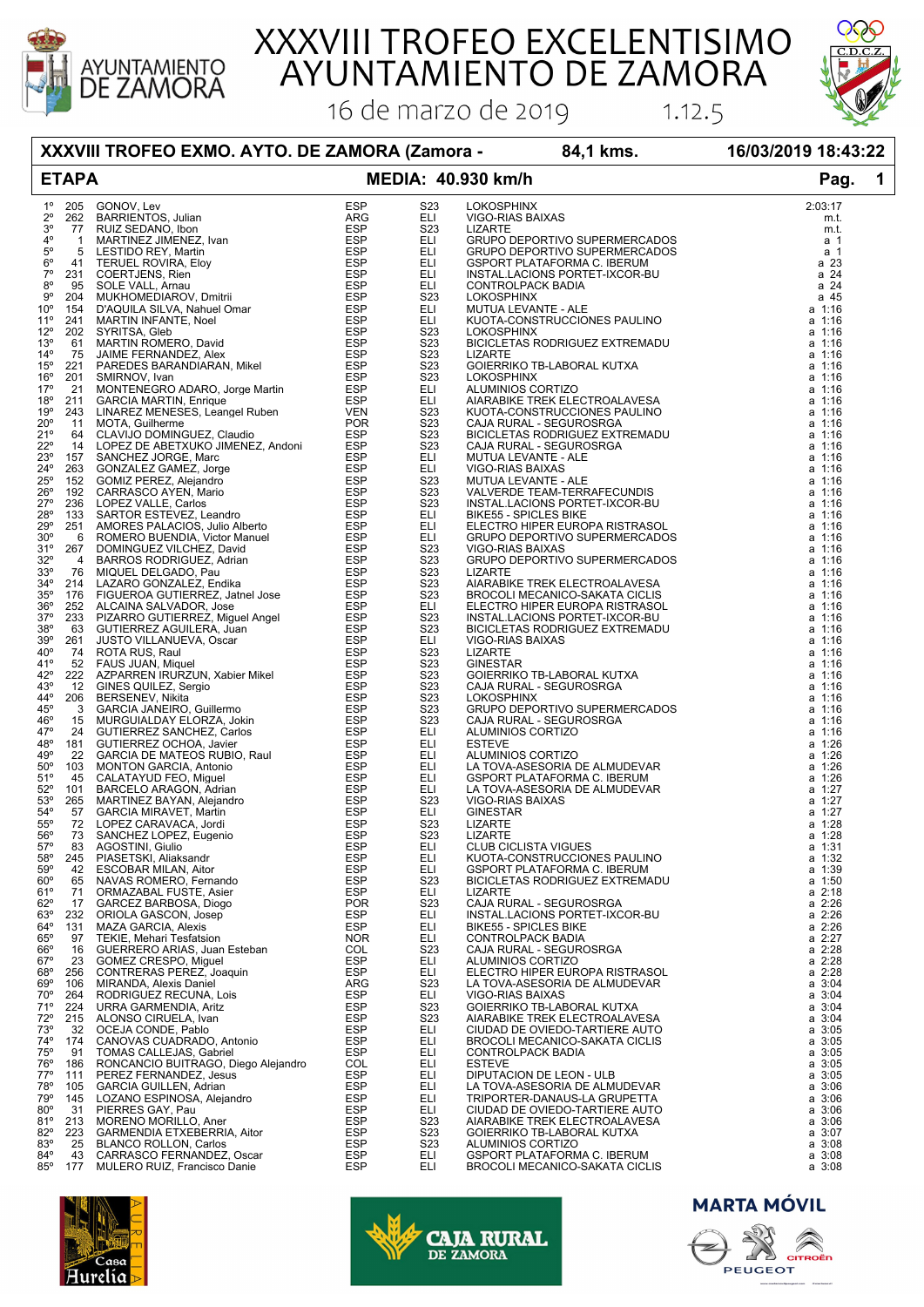

XXXVIII TROFEO EXCELENTISIMO<br>AYUNTAMIENTO DE ZAMORA

16 de marzo de 2019



 $1.12.5$ 

**XXXVIII TROFEO EXMO. AYTO. DE ZAMORA (Zamora - 84,1 kms. 16/03/2019 18:43:23**

## **ETAPA MEDIA: 40.930 km/h Pag. 2**

| 86°           |                                                                                                                                                                                                                                          | S <sub>2</sub> 3 | GRUPO DEPORTIVO SUPERMERCADOS                                                                                                                                                                                      | $a \, 3:09$ |
|---------------|------------------------------------------------------------------------------------------------------------------------------------------------------------------------------------------------------------------------------------------|------------------|--------------------------------------------------------------------------------------------------------------------------------------------------------------------------------------------------------------------|-------------|
| 87°           |                                                                                                                                                                                                                                          |                  |                                                                                                                                                                                                                    |             |
|               |                                                                                                                                                                                                                                          | S23              | GINESTAR                                                                                                                                                                                                           | $a \, 3:09$ |
| 88°           |                                                                                                                                                                                                                                          | ELI              | ELECTRO HIPER EUROPA RISTRASOL                                                                                                                                                                                     | $a \, 3:09$ |
|               |                                                                                                                                                                                                                                          |                  |                                                                                                                                                                                                                    |             |
| 89°           |                                                                                                                                                                                                                                          | <b>S23</b>       | GOIERRIKO TB-LABORAL KUTXA                                                                                                                                                                                         | $a \, 3:10$ |
| $90^{\circ}$  |                                                                                                                                                                                                                                          | <b>ELI</b>       | <b>GSPORT PLATAFORMA C. IBERUM</b>                                                                                                                                                                                 | $a \, 3:13$ |
|               |                                                                                                                                                                                                                                          | ELI              |                                                                                                                                                                                                                    |             |
| 91°           |                                                                                                                                                                                                                                          |                  | <b>CLUB CICLISTA VIGUES</b>                                                                                                                                                                                        | a 3:13      |
| $92^{\circ}$  |                                                                                                                                                                                                                                          | ELI              | <b>CLUB CICLISTA VIGUES</b>                                                                                                                                                                                        | $a \, 3:14$ |
|               |                                                                                                                                                                                                                                          |                  |                                                                                                                                                                                                                    |             |
| 93°           |                                                                                                                                                                                                                                          | S23              | VIGO-RIAS BAIXAS                                                                                                                                                                                                   | $a \, 3:14$ |
| $94^\circ$    |                                                                                                                                                                                                                                          | ELI              | VIGU-RIAS BAIAAS<br>INSTAL.LACIONS PORTET-IXCOR-BU<br>BICICLETAS RODRIGUEZ EXTREMADU                                                                                                                               | a 3:15      |
|               |                                                                                                                                                                                                                                          |                  |                                                                                                                                                                                                                    |             |
| 95°           |                                                                                                                                                                                                                                          | <b>S23</b>       |                                                                                                                                                                                                                    | a 3:15      |
| 96°           |                                                                                                                                                                                                                                          | S23              |                                                                                                                                                                                                                    | $a \, 3:15$ |
|               |                                                                                                                                                                                                                                          |                  |                                                                                                                                                                                                                    |             |
| $97^\circ$    |                                                                                                                                                                                                                                          | S <sub>23</sub>  | CAJA RURAL - SEGUROSRGA                                                                                                                                                                                            | $a \, 3:15$ |
| 98°           |                                                                                                                                                                                                                                          | ELI              | <b>BIKE PHILOSOPHY</b>                                                                                                                                                                                             | $a \, 3:19$ |
|               |                                                                                                                                                                                                                                          |                  |                                                                                                                                                                                                                    |             |
| 99°           |                                                                                                                                                                                                                                          | S23              | <b>BIKE PHILOSOPHY</b>                                                                                                                                                                                             | $a \, 3:20$ |
| $100^\circ$   |                                                                                                                                                                                                                                          | S23              | VALVERDE TEAM-TERRAFECUNDIS                                                                                                                                                                                        | $a \, 3:21$ |
|               |                                                                                                                                                                                                                                          |                  |                                                                                                                                                                                                                    |             |
| 101°          |                                                                                                                                                                                                                                          | <b>ELI</b>       | CONTROLPACK BADIA                                                                                                                                                                                                  | a 3:21      |
| 102°          |                                                                                                                                                                                                                                          | S23              | DIPUTACION DE LEON - ULB                                                                                                                                                                                           | $a \, 3:24$ |
|               |                                                                                                                                                                                                                                          |                  |                                                                                                                                                                                                                    |             |
| 103°          |                                                                                                                                                                                                                                          | <b>ELI</b>       | ELECTRO HIPER EUROPA RISTRASOL                                                                                                                                                                                     | a 4:20      |
|               |                                                                                                                                                                                                                                          | ELI              | TRIPORTER-DANAUS-LA GRUPETTA                                                                                                                                                                                       | $a \, 4:46$ |
| $104^\circ$   |                                                                                                                                                                                                                                          |                  |                                                                                                                                                                                                                    |             |
| 105°          |                                                                                                                                                                                                                                          | S23              | VALVERDE TEAM-TERRAFECUNDIS                                                                                                                                                                                        | a 4:47      |
| 106°          |                                                                                                                                                                                                                                          | S23              | DIPUTACION DE LEON - ULB                                                                                                                                                                                           | a 6:53      |
|               |                                                                                                                                                                                                                                          |                  |                                                                                                                                                                                                                    |             |
| 107°          |                                                                                                                                                                                                                                          | <b>ELI</b>       | TRIPORTER-DANAUS-LA GRUPETTA                                                                                                                                                                                       | a 6:53      |
|               |                                                                                                                                                                                                                                          | <b>ELI</b>       |                                                                                                                                                                                                                    |             |
| 108°          |                                                                                                                                                                                                                                          |                  | CONTROLPACK BADIA                                                                                                                                                                                                  | a 6:53      |
| 109°          |                                                                                                                                                                                                                                          | S23              |                                                                                                                                                                                                                    | a 6:53      |
|               |                                                                                                                                                                                                                                          |                  | CONTROLPACK BADIA<br>BIKESS - SPICLES BIKE<br>CLUB CICLISTA VIGUES<br>GOIERRIKO TB-LABORAL KUTXA<br>CONTROLPACK BADIA<br>CINESTAR<br>LA TOVA-ASESORIA DE ALMUDEVAR<br>GRUPO DEPORTIVO SUPERMERCADOS<br>I OKOSPHINX |             |
| $110^{\circ}$ |                                                                                                                                                                                                                                          | S <sub>23</sub>  |                                                                                                                                                                                                                    | a 8:25      |
| 111°          |                                                                                                                                                                                                                                          | <b>ELI</b>       |                                                                                                                                                                                                                    | a 8:25      |
|               |                                                                                                                                                                                                                                          |                  |                                                                                                                                                                                                                    |             |
| 112°          |                                                                                                                                                                                                                                          | S23              |                                                                                                                                                                                                                    | a 8:25      |
| 113°          |                                                                                                                                                                                                                                          | S23              |                                                                                                                                                                                                                    | a 9:24      |
|               |                                                                                                                                                                                                                                          |                  |                                                                                                                                                                                                                    |             |
| 114°          |                                                                                                                                                                                                                                          | S23              |                                                                                                                                                                                                                    | a 10:17     |
| 115°          |                                                                                                                                                                                                                                          | <b>ELI</b>       |                                                                                                                                                                                                                    | a 10:22     |
|               |                                                                                                                                                                                                                                          |                  |                                                                                                                                                                                                                    |             |
| 116°          |                                                                                                                                                                                                                                          | S23              |                                                                                                                                                                                                                    | a 10:22     |
| 117°          |                                                                                                                                                                                                                                          | S <sub>23</sub>  |                                                                                                                                                                                                                    | a 11:37     |
|               |                                                                                                                                                                                                                                          |                  |                                                                                                                                                                                                                    |             |
| 118°          |                                                                                                                                                                                                                                          | S <sub>23</sub>  | <b>ESTEVE</b>                                                                                                                                                                                                      | a 12:13     |
| 119°          |                                                                                                                                                                                                                                          | S23              | TEAM CYCLING GALICIA                                                                                                                                                                                               | a 12:13     |
|               |                                                                                                                                                                                                                                          |                  |                                                                                                                                                                                                                    |             |
| 120°          |                                                                                                                                                                                                                                          | <b>S23</b>       | CIUDAD DE OVIEDO-TARTIERE AUTO                                                                                                                                                                                     | a 12:13     |
| 121°          |                                                                                                                                                                                                                                          | S23              | KUOTA-CONSTRUCCIONES PAULINO                                                                                                                                                                                       | a 12:13     |
|               |                                                                                                                                                                                                                                          |                  |                                                                                                                                                                                                                    |             |
| 122°          |                                                                                                                                                                                                                                          | S23              | TEAM CYCLING GALICIA                                                                                                                                                                                               | a 12:13     |
| 123°          |                                                                                                                                                                                                                                          | S23              | ALEATA- CC FARTO                                                                                                                                                                                                   | a 12:13     |
|               |                                                                                                                                                                                                                                          |                  |                                                                                                                                                                                                                    |             |
| 124°          |                                                                                                                                                                                                                                          | S23              | <b>GSPORT PLATAFORMA C. IBERUM</b>                                                                                                                                                                                 | a 12:14     |
| 125°          |                                                                                                                                                                                                                                          | S <sub>2</sub> 3 |                                                                                                                                                                                                                    | $a$ 12:14   |
|               |                                                                                                                                                                                                                                          |                  |                                                                                                                                                                                                                    |             |
| 126°          |                                                                                                                                                                                                                                          | S23              | <b>ALEATA- CC FARTO<br/>ESTEVE<br/>ALEATA- CC FARTO<br/>BIKE55 - SPICLES BIKE<br/>DIPUTACION DE LEON - ULB<br/>DIPUTACION DE LEON - ULB<br/>DIPUTACION DE LEON - ULB</b>                                           | a 12:14     |
| $127^\circ$   |                                                                                                                                                                                                                                          | <b>S23</b>       |                                                                                                                                                                                                                    | a 12:15     |
|               |                                                                                                                                                                                                                                          |                  |                                                                                                                                                                                                                    |             |
| 128°          |                                                                                                                                                                                                                                          | S23              |                                                                                                                                                                                                                    | a 12:15     |
| 129°          |                                                                                                                                                                                                                                          | <b>ELI</b>       |                                                                                                                                                                                                                    | a 12:16     |
|               |                                                                                                                                                                                                                                          |                  |                                                                                                                                                                                                                    |             |
| 130°          |                                                                                                                                                                                                                                          | S23              |                                                                                                                                                                                                                    | a 12:16     |
| 131°          |                                                                                                                                                                                                                                          | <b>ELI</b>       |                                                                                                                                                                                                                    | a 12:16     |
|               |                                                                                                                                                                                                                                          |                  |                                                                                                                                                                                                                    |             |
| 132°          |                                                                                                                                                                                                                                          | <b>ELI</b>       |                                                                                                                                                                                                                    | a 12:17     |
| 133°          |                                                                                                                                                                                                                                          | S23              |                                                                                                                                                                                                                    | a 12:17     |
|               |                                                                                                                                                                                                                                          |                  |                                                                                                                                                                                                                    |             |
| 134°          |                                                                                                                                                                                                                                          | <b>ELI</b>       |                                                                                                                                                                                                                    | a 12:17     |
| 135°          |                                                                                                                                                                                                                                          | ELI              |                                                                                                                                                                                                                    | a 12:17     |
|               |                                                                                                                                                                                                                                          |                  |                                                                                                                                                                                                                    |             |
| 136°          |                                                                                                                                                                                                                                          | <b>ELI</b>       |                                                                                                                                                                                                                    | a 12:17     |
| $137^\circ$   |                                                                                                                                                                                                                                          | S <sub>2</sub> 3 |                                                                                                                                                                                                                    | a 12:17     |
|               |                                                                                                                                                                                                                                          |                  | CLUB CICLISTA VIGUES<br>ALUMINIOS CORTIZO<br>ESTEVE<br>CLUB CICLISTA VIGUES<br>DIPUTACION DE LEON - ULB<br>BIKE PHILOSOPHY<br>BIKES - SPICLES BIKE<br>BROCOLLMECANICO SAVATA CARRE                                 |             |
| 138°          |                                                                                                                                                                                                                                          | S <sub>23</sub>  | BROCOLI MECANICO-SAKATA CICLIS                                                                                                                                                                                     | a 12:17     |
| 139°          |                                                                                                                                                                                                                                          | <b>ELI</b>       | BIKE PHILOSOPHY                                                                                                                                                                                                    | a 12:18     |
|               |                                                                                                                                                                                                                                          |                  |                                                                                                                                                                                                                    |             |
| $140^\circ$   |                                                                                                                                                                                                                                          | S23              | <b>ESTEVE</b>                                                                                                                                                                                                      | a 12:18     |
| 141°          |                                                                                                                                                                                                                                          | <b>ELI</b>       | KUOTA-CONSTRUCCIONES PAULINO                                                                                                                                                                                       | a 12:18     |
|               |                                                                                                                                                                                                                                          |                  |                                                                                                                                                                                                                    |             |
| 142°          |                                                                                                                                                                                                                                          | ELI              | GINESTAR                                                                                                                                                                                                           | a 12:19     |
| 143°          |                                                                                                                                                                                                                                          | S23              | VALVERDE TEAM-TERRAFECUNDIS                                                                                                                                                                                        | a 12:19     |
|               |                                                                                                                                                                                                                                          |                  |                                                                                                                                                                                                                    |             |
| $144^\circ$   |                                                                                                                                                                                                                                          | S23              | VALVERDE TEAM-TERRAFECUNDIS                                                                                                                                                                                        | a 12:19     |
| $145^\circ$   |                                                                                                                                                                                                                                          | S <sub>23</sub>  | <b>TEAM CYCLING GALICIA</b>                                                                                                                                                                                        | a 12:19     |
|               |                                                                                                                                                                                                                                          |                  |                                                                                                                                                                                                                    |             |
| 146°          |                                                                                                                                                                                                                                          | S23              | DIPUTACION DE LEON - ULB                                                                                                                                                                                           | a 12:19     |
| 147°          |                                                                                                                                                                                                                                          | S23              |                                                                                                                                                                                                                    | a 12:19     |
|               |                                                                                                                                                                                                                                          |                  | INSTAL.LACIONS PORTET-IXCOR-BU                                                                                                                                                                                     |             |
| 148°          |                                                                                                                                                                                                                                          | S23              | AIARABIKE TREK ELECTROALAVESA                                                                                                                                                                                      | a 12:20     |
|               |                                                                                                                                                                                                                                          | <b>ELI</b>       |                                                                                                                                                                                                                    | a 12:21     |
| 149°          |                                                                                                                                                                                                                                          |                  | TRIPORTER-DANAUS-LA GRUPETTA                                                                                                                                                                                       |             |
| $150^\circ$   | 7 AMILIERNAMDRE, Joseph GALIEGA, Alemannia (1988)<br>SA ATAPUMA BURBANO, Duvan Camile<br>257 MUNOZ SANCHER, Branel (1998)<br>266 MUNOZ SANCHER, Branel (1998)<br>266 MUNOZ SANCHER, Encyclopedia Angel (1998)<br>267 MUNOZ SOVIET (1998) | S <sub>23</sub>  | <b>BIKE55 - SPICLES BIKE</b>                                                                                                                                                                                       | a 14:18     |
|               |                                                                                                                                                                                                                                          |                  |                                                                                                                                                                                                                    |             |
| 151°          |                                                                                                                                                                                                                                          | S <sub>23</sub>  | CIUDAD DE OVIEDO-TARTIERE AUTO                                                                                                                                                                                     | a 14:18     |







PEUGEOT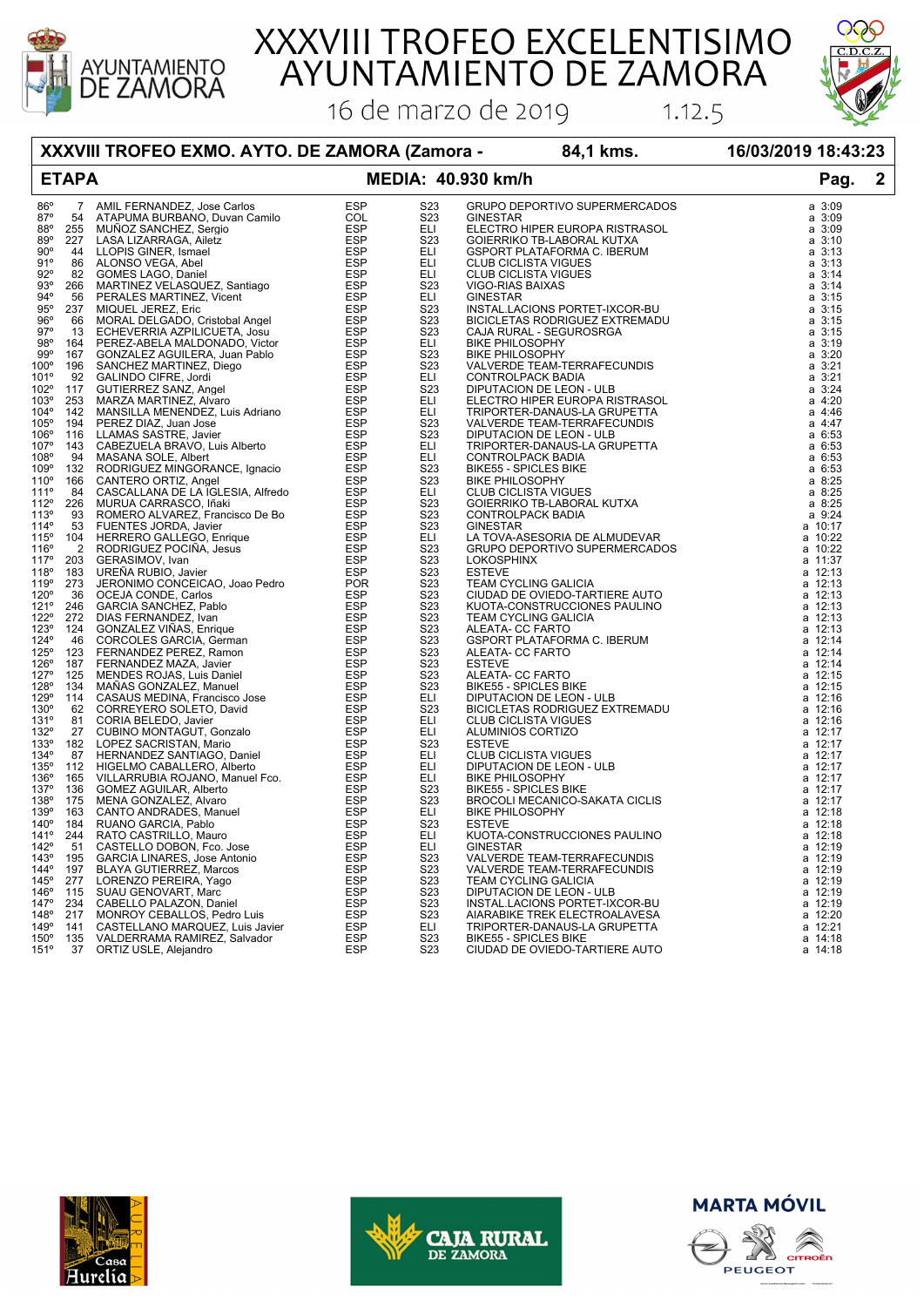

# XXXVIII TROFEO EXCELENTISIMO<br>AYUNTAMIENTO DE ZAMORA

16 de marzo de 2019



 $1.12.5$ 

### **ETAPA MONTAÑA**

|             | Sta. Eufemia           |            | Km:<br>26.0                    | (3ª Categoría)               |
|-------------|------------------------|------------|--------------------------------|------------------------------|
| 10          | 95 SOLE VALL, Arnau    | <b>ESP</b> | <b>CONTROLPACK BADIA</b>       | 3                            |
| $2^{\circ}$ | 262 BARRIENTOS, Julian | <b>ARG</b> | VIGO-RIAS BAIXAS               | ∩                            |
| $3^{\circ}$ | 231 COERTJENS, Rien    | <b>ESP</b> | INSTAL LACIONS PORTET-IXCOR-BU |                              |
|             | <b>Zamora</b>          |            | Km:<br>77.6                    | (3 <sup>a</sup> Categorical) |
| 10          | MARTINEZ JIMENEZ, Ivan | <b>ESP</b> | GRUPO DEPORTIVO SUPERMERCADOS  | 3                            |

| GENERAL MONTAÑA |                      |            |         |  |  |
|-----------------|----------------------|------------|---------|--|--|
|                 |                      |            |         |  |  |
|                 |                      |            |         |  |  |
|                 |                      |            |         |  |  |
|                 |                      |            |         |  |  |
| $3^{\circ}$     | 77 RUIZ SEDANO, Ibon | <b>ESP</b> | LIZARTE |  |  |

2º 262 BARRIENTOS, Julian ARG VIGO-RIAS BAIXAS 2

|             | <u>ULIILIVAL IIIVII LAIIA</u> |            |                                      |   |  |  |
|-------------|-------------------------------|------------|--------------------------------------|---|--|--|
| 10          | 262 BARRIENTOS, Julian        | ARG        | VIGO-RIAS BAIXAS                     | 4 |  |  |
| $2^{\circ}$ | MARTINEZ JIMENEZ, Ivan        | <b>ESP</b> | <b>GRUPO DEPORTIVO SUPERMERCADOS</b> |   |  |  |
| $3^{\circ}$ | 95 SOLE VALL, Arnau           | FSP        | CONTROLPACK BADIA                    |   |  |  |
| 4°          | 77 RUIZ SEDANO, Ibon          | FSP        | I IZARTF                             |   |  |  |
| $5^\circ$   | 231 COERTJENS, Rien           | <b>ESP</b> | INSTAL.LACIONS PORTET-IXCOR-BU       |   |  |  |
|             |                               |            |                                      |   |  |  |







PEUGEOT